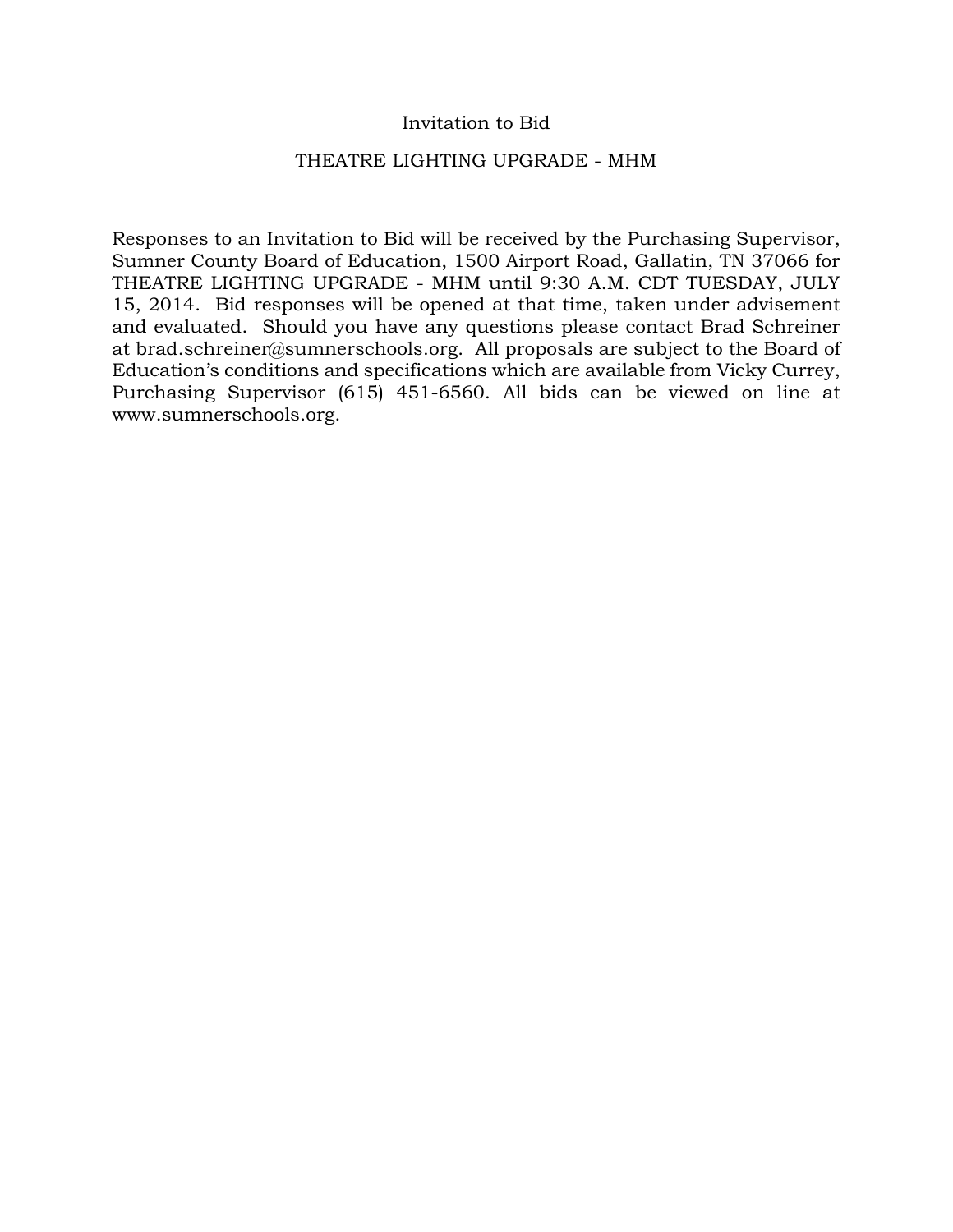# **THEATRE LIGHTING UPGRADE MERROL HYDE MAGNET**

The Sumner County Board of Education, herein known as "School System", is soliciting bids for the purchase and installation of new theatre lighting equipment at Merrol Hyde Magnet School. The bid shall include cost for materials, freight (delivery fees), labor, permit fees, etc.

Jobsite: Merrol Hyde Magnet 128 Township Drive Hendersonville, TN 37075

#### **Contractor Obligations:**

- Shall provide and obtain all necessary materials, equipment and labor.
- Shall provide and obtain all necessary permits with Local, County, etc. agencies as required by law.
- Shall schedule all necessary inspections with Local, County, etc. agencies as required by law.
- Shall strictly adhere to specifications. The School System reserves the right to withhold partial or all payment until the work is completed to the specifications and satisfaction of the School System. Any work not completed to specifications will be the Contractor's sole responsibility and expense to redo.
- Shall meet and unload any shipments of materials. The School System shall not provide any equipment or personnel for meeting and unloading shipments.
- Shall provide Worker's Compensation Insurance as required by Tennessee State Law. The Contractor shall prove compliance with Public Chapter No. 587, T.C.A. 49-5-413(d), criminal background check, and provide a Drug Free Workplace Affidavit.
- Shall dispose of all generated waste materials in compliance with all Local, State and Federal guidelines, regulations, and requirements.
- Shall have properly trained and experienced staff to facilitate the specified services.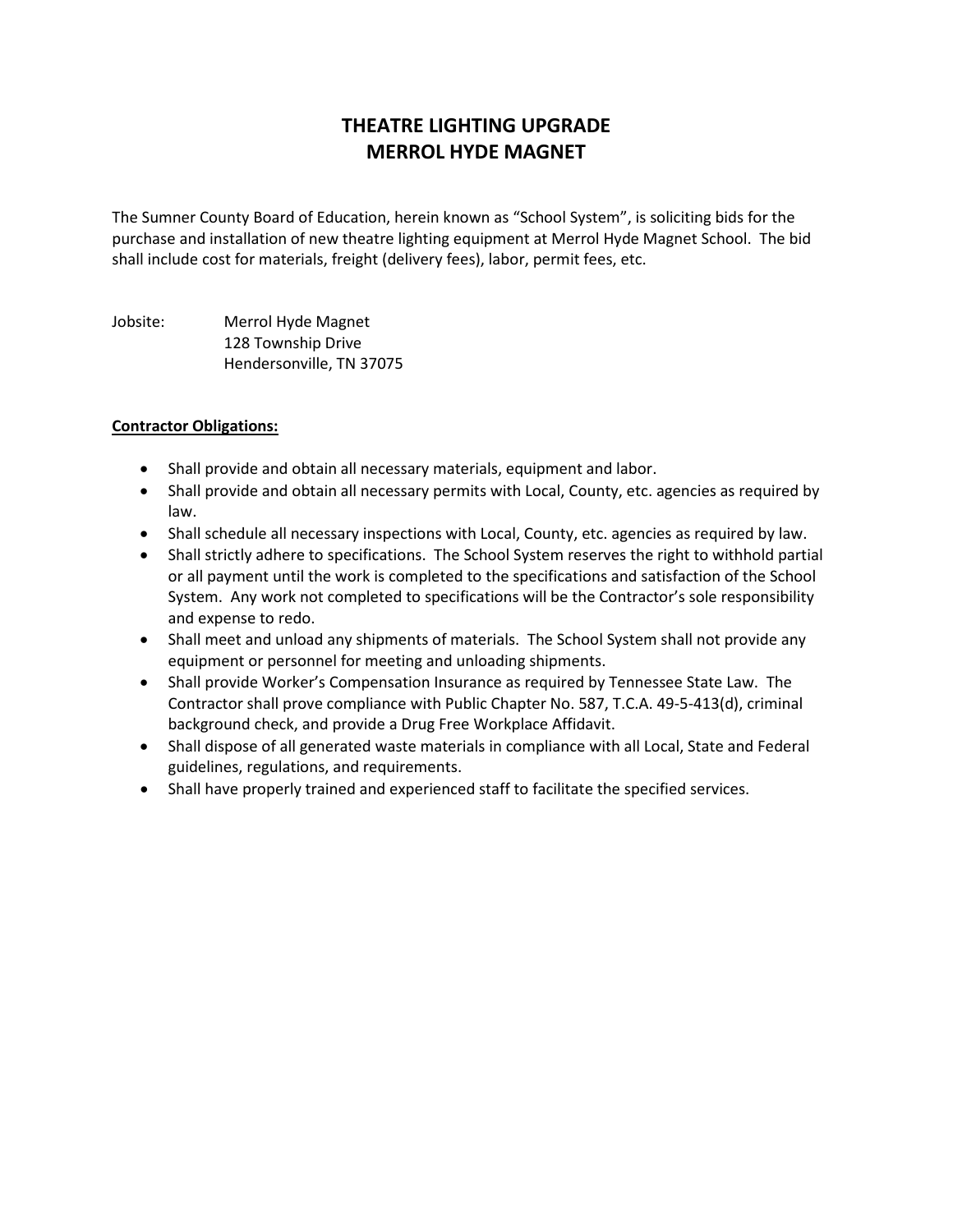#### **Specific Information:**

The following specifications reference Brand and Model Numbers. The School System shall accept equal to or better than the referenced items. The bid must include all the equipment listed in the specifications. Bidders **must** list, on a separate page, all of the equipment to be installed. The list **must** include the Brand Name and Model Number.

I. Power Control System to include:

A. Sensor Dimming Rack to consist of:

(1) 7141A1003-4 SR3-24 - Black Sensor3 24-Module Dimmer Rack - Designed for 3 phase 4 wire and ground operation at a maximum of 400A, 120/208V, 60Hz AC

(1) 7141A2005-4 SR3-24 Door - Black SR3-24 Locking Door with Filter

(1) 7140A1003 CEM3 - CEM3 Control Module

(1) 7051A1071-4 SSSh24-48 - Black Sensor Sound Suppression Hood for SR3-24, SR3-48 and SW24+ Racks

(20) 7050A1003 D20 - Dual 20A Dimmer Module, 350ms rise time (40 Dimmers)

- (4) 7050A1013 CC20 Dual 20A Constant Current Module (8 Constant Breakers)
- B. Manufacturer's Services:
	- Four (4) sets of B size drawings for approval submitted within 2- 6 weeks of receipt of order.
	- Two (2) year limited warranty on parts and workmanship.
	- The services of a factory engineer to energize system and instruct user personnel. Such services to be supplied on 21 day notice.
	- Production requires 1 6 weeks for delivery of equipment after receipt of written approval and release.
	- Two (2) sets of Operation Manuals (one hard copy, one CD)

C. Notes and Clarifications:

- All flush mount back boxes, except for touchscreens, theatrical wiring devices and where specifically noted, are provided by others.
- This quotation excludes all installed cabling, interconnecting cables, and back boxes unless specifically listed.
- D20 modules and Thru-Power modules with fluorescent loads require two wire ballasts provided by others (Advance Mark X recommended).

#### II. House Control system to include:

A. Echo Preset station (EPS10-1) to consist of:

(1) 7140A1110-1 EPS10-1 - 10-Button Echo Preset Station to include:

- 10-button electronics assembly with IR Receiver
- 10 button cream faceplate, labeled Preset 1-10
- Installation hardware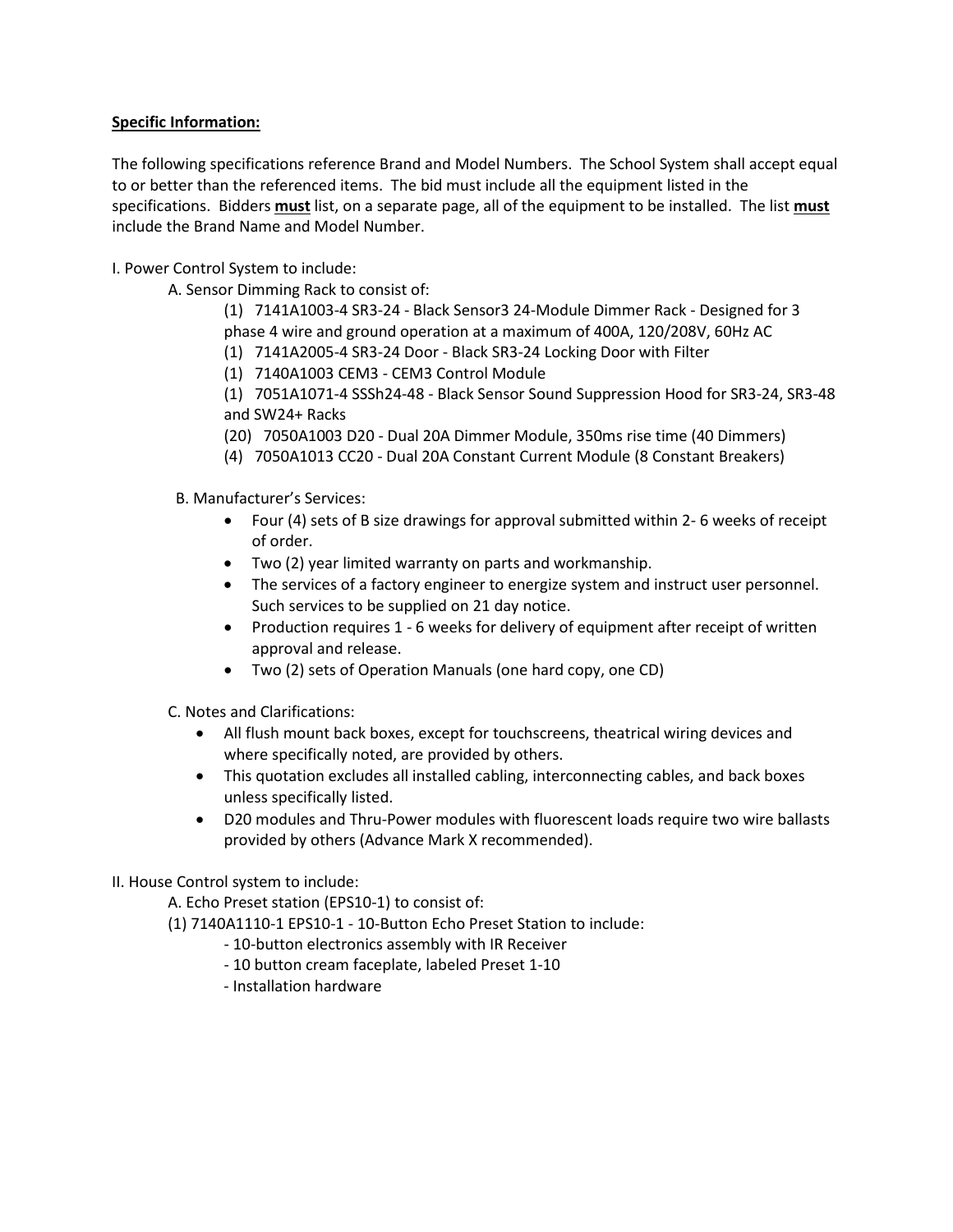B. Echo Preset station (EPS05-1) to consist of:

- (2) 7140A1105-1 EPS05-1 5-Button Echo Preset Station to include:
	- 5-button electronics assembly with IR Receiver
	- 5 button cream faceplate, labeled Preset 1-5
	- Installation hardware
- III. Lighting Console package to include:
	- LMNT-40-250 4330A1120 ETC Element 40, 250 Channels
	- (2) 19" VGA/DVI LCD flatscreen monitors
	- Dustcover
	- Mouse and mouse pad
	- 10' 5-pin DMX cable
	- Set up and installation of console and monitors
	- (3) hours of onsite training by an ETC approved educator
- IV. Fixture package to include:
	- (6) 436J 7062A1002 ETC Source Four Junior 36 degree fixtures with edison connector, c-clamp, 575 watt HPL lamp, black safety cable, gel frame and M size gobo holder
	- (9) SELD22L 7411A1050-0A ETC D22 Lustr+ Portable with edison connector, c-clamp and black safety cable
	- (9) SELRM-D22 7411K1003 ETC D22 Medium Round Diffuser for ETC D22
	- (9) SELRW-D22 7411K1004 ETC D22 Wide Round Diffuser for ETC D22
	- (2) INTIMSPOTLED350 Chauvet Intimidator Spot LED 350 Moving Light with black safety cable and two half couplers each
	- (6) Altman 65Q Black 6" 750 Watt Quartz Focusing Fresnel with Medium Prefocus Socket with Edison connector, c-clamp, gel frame, black safety cable and 500 watt BTL lamp
- V. Cable and Data package to include:
	- (3) #5702 City Theatrical Show DMX Baby 5 wireless DMX transceivers with power supply, hanging bracket with hardware and c-clamp
	- (1) 1094A1030 ETC ECPB DMX-1 and DMX-2 IN male Plug in station (2 gang)
	- (3) 1094A1015 ECPB DMX Out Plug in Station (1 gang)
	- (2) 25' 5-pin DMX cable
	- (4) 10' 5-pin DMX cable
	- (10) 5' 5-pin DMX cable
	- (2) 3-pin male to 5-pin female adapters
	- (2) 5-pin male to 3-pin female adapters
	- (3) DMX terminators sets (3pin and 5pin)
	- $\bullet$  (2) 25' 12/3 edison cables
	- $\bullet$  (4) 10' 16/3 edison cables
	- (8) 6' IEC male to female cables
	- (4) Edison cube taps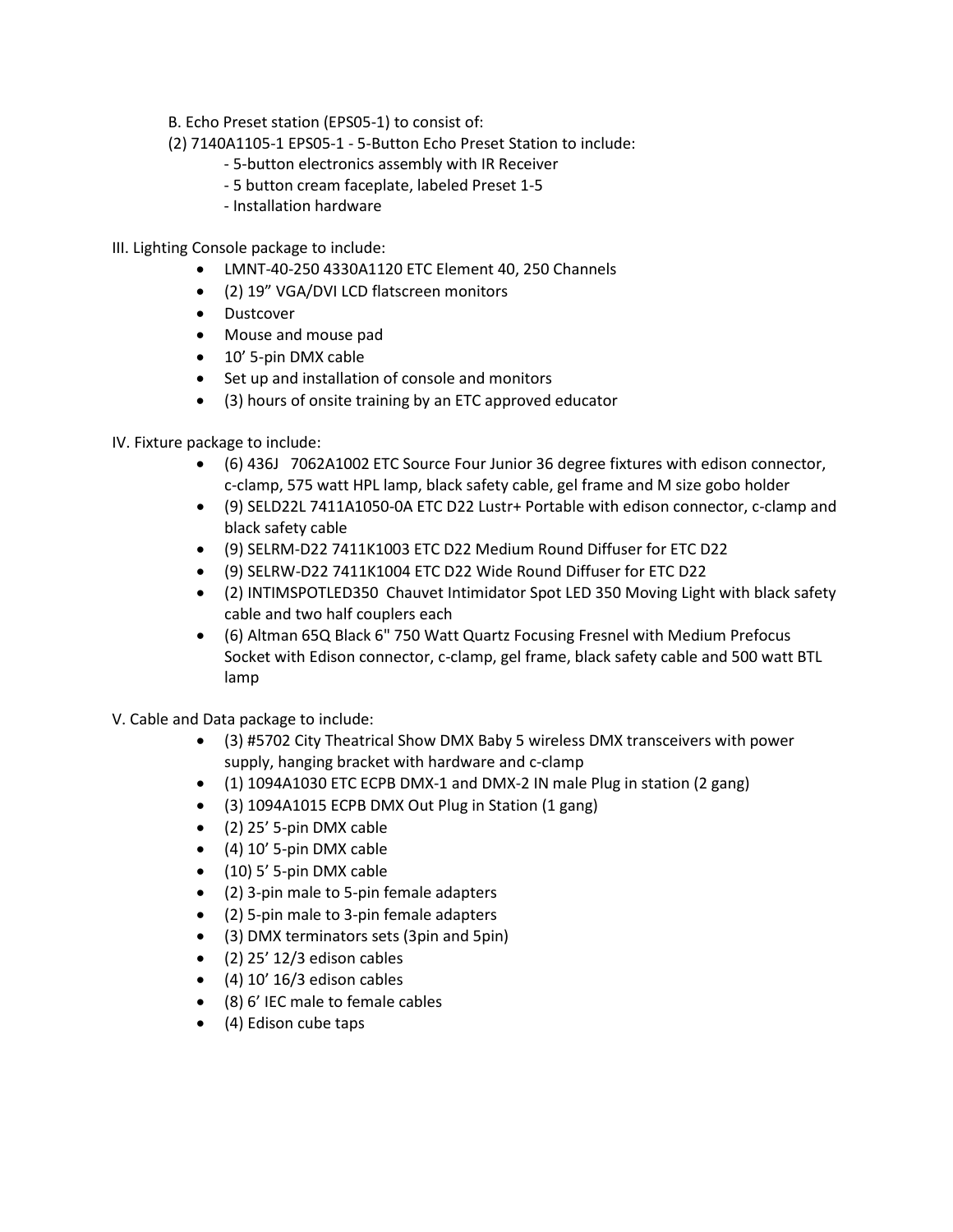VI. Installation and training

- All labor and miscellaneous hardware necessary for fixture installation
- All labor and miscellaneous hardware necessary for console installation
- System training on dimming and fixtures
- Two (2) copies of a House Plot and all appropriate paperwork for hang and focus of fixtures

#### NOTES:

- The vendor must ensure that the School System receives a complete and cohesive package.
- The vendor shall bear sole financial responsibility for any omissions in equipment necessary for a complete and cohesive package.
- A mutually agreed contract will be executed by both parties before any work begins.
- Two (2) year limited warranty on parts and workmanship.
- One (1) year of on-site and off-site technical assistance. Vendor must indicate any cost for technical assistance.
- All dimming and control equipment, where applicable standards have been established, shall be built to the standards of Underwriters Laboratories, Inc., the National Electric Code, the United States Institute for Theater Technology and the American National Standard Institute. Approved equipment shall be so labeled on delivery to the job site.
- Transportation and delivery charges should be included in the price and be fully prepaid by the vendor to the destination specified in the bid. Bid prices shall include delivery of all items F.O.B. destination.
- New materials and supplies must be delivered unless otherwise specifically stated in the bid.
- Dimming and house control installation are not part of this bid.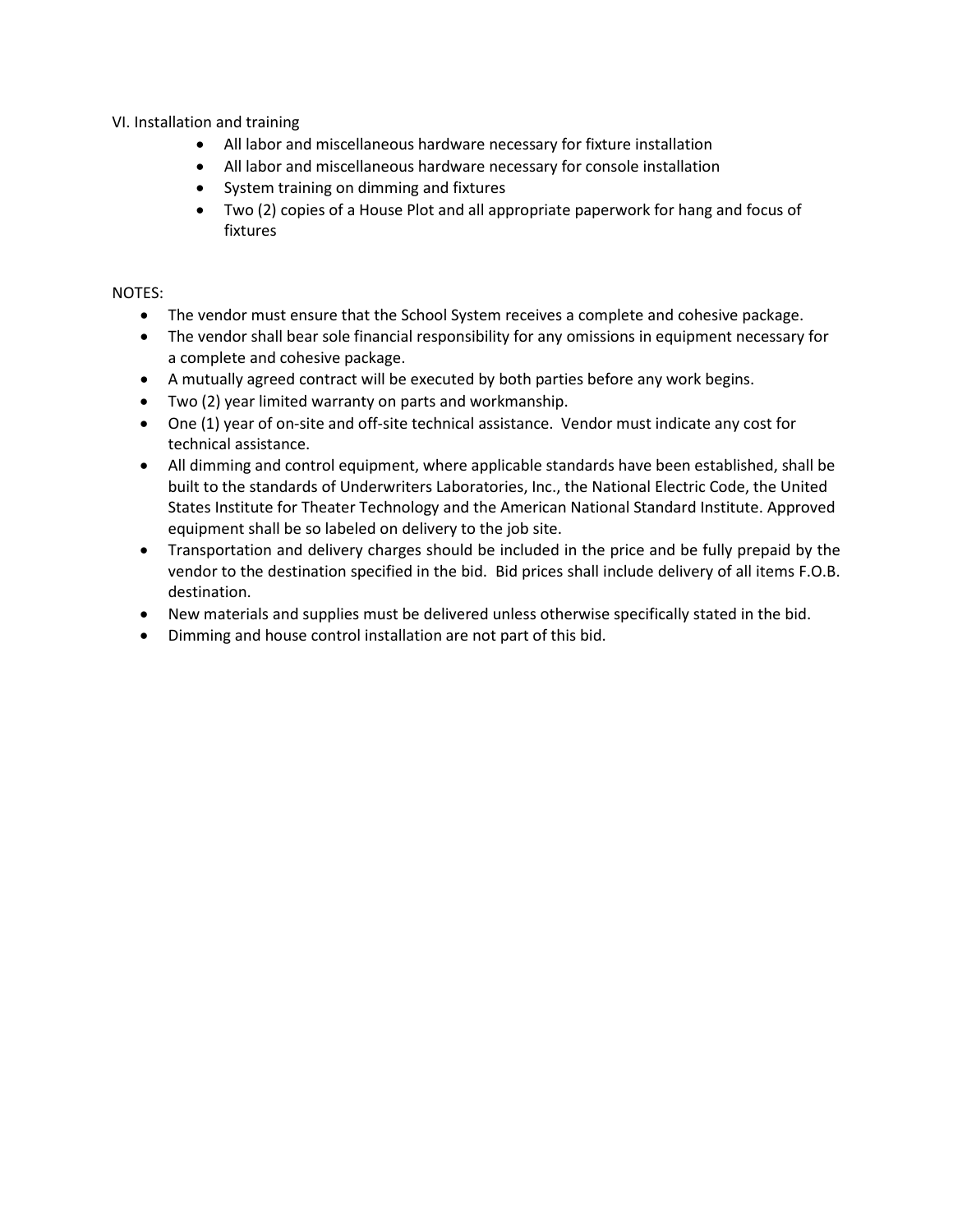## SUMNER COUNTY BOARD OF EDUCATION

**Purchasing Department** 1500 Airport Road Gallatin, TN 37066

| <b>COMPANY NAME</b>                         |                                                                                                                       |         |
|---------------------------------------------|-----------------------------------------------------------------------------------------------------------------------|---------|
| <b>ADDRESS</b>                              |                                                                                                                       |         |
| <b>TELEPHONE</b>                            |                                                                                                                       |         |
| <b>EMAIL</b>                                |                                                                                                                       |         |
| <b>AUTHORIZED COMPANY</b><br>REPRESENTATIVE |                                                                                                                       |         |
| <b>AUTHORIZED COMPANY</b><br>REPRESENTATIVE |                                                                                                                       | PRINTED |
| <b>DATE</b>                                 | <u> 1989 - Johann John Stone, mars et al. 1989 - 1989 - 1989 - 1989 - 1989 - 1989 - 1989 - 1989 - 1989 - 1989 - 1</u> |         |
| <b>BID TITLE</b>                            | THEATRE LIGHTING UPGRADE - MERROL HYDE MAGNET                                                                         |         |
| <b>DEADLINE</b>                             | TUESDAY, JULY 15, 2014 @ 9:30 A.M.                                                                                    |         |
| <b>BID AMOUNT</b>                           | $\frac{1}{2}$                                                                                                         |         |
| <b>BID GOOD THRU</b>                        |                                                                                                                       |         |
|                                             |                                                                                                                       |         |
|                                             |                                                                                                                       |         |
|                                             |                                                                                                                       |         |
|                                             |                                                                                                                       |         |
|                                             |                                                                                                                       |         |
|                                             |                                                                                                                       |         |

 $\overline{\phantom{0}}$